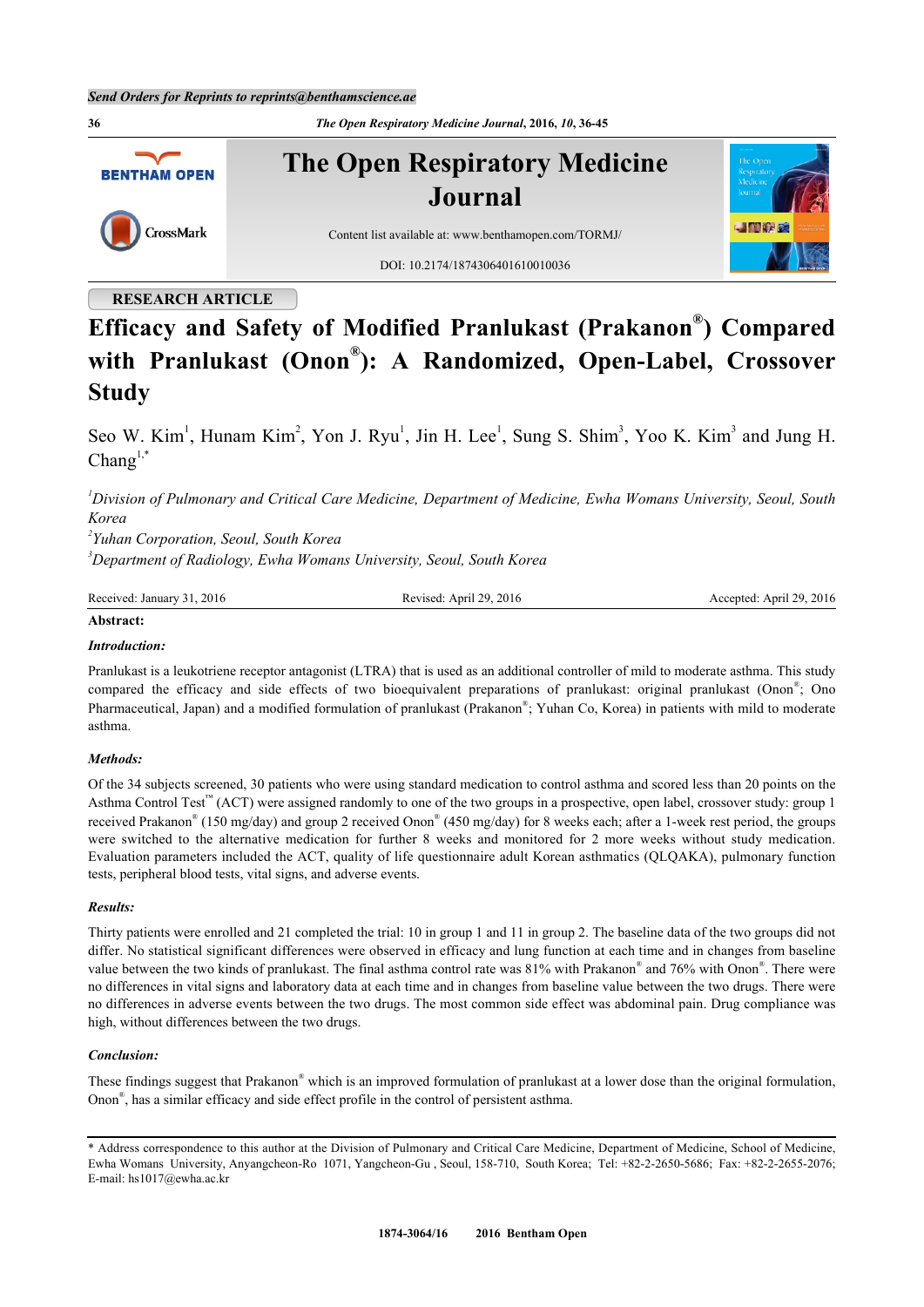**Keywords:** Asthma, Asthma control test, Leukotriene receptor antagonist, Pranlukast.

#### **INTRODUCTION**

Asthma is a chronic inflammatory allergic disease of the airway in which various cells and media are involved [[1\]](#page-8-0). Inflammation of the airway causes symptoms such as recurrent wheezing and difficulty in breathing, cough, chest pain, and combined nasal symptoms related to airway allergic irritation [\[2](#page-8-1)]. Although the complex mechanism of asthma has not been clearly elucidated, it is known that various allergic inflammatory cells, including T lymphocytes, B lymphocytes, eosinophils, and mast cells, as well as cytokines and chemokines that control the chemical media, are involved in the pathology [[3\]](#page-8-2). Drugs that are currently in use for asthma management promote symptom relief by controlling the inflammatory processes of the airway.

Leukotriene, an important inflammatory mediator for airway inflammation of asthma, causes the contraction of airway smooth muscle, mucus secretion, increased vascular permeability, and inflammatory cell infiltration [[4](#page-8-3), [5\]](#page-8-4). Leukotriene receptor antagonists (LTRAs) can improve the pulmonary function of asthmatics and reduce airway inflammation, the number of asthma attacks, and the use of short acting inhaled bronchodilators. LTRAs can be used not only as an additional therapeutic agents for mild to moderate asthma or to protect from severe asthmatic attack, but also as an option in noncompliant subjects to inhaled agents [\[6](#page-8-5) - [10\]](#page-8-6).

Pranlukast is a drug with proven effectiveness and stability, which is used as a therapeutic agent for bronchial asthma after being developed as a selective LTC4/D4/E4 receptor blocker in Japan, 1995[[11](#page-8-7), [12\]](#page-8-8). The effect of pranlukast has also been proven for mild to moderate asthma in Korea, 2001 [\[13](#page-8-9)].

Yuhan Cooperation recently developed a modified formulation of pranlukast, which has a profile that shows equal bioavailability *in vitro* at lower concentrations compared to the original formulation [[14](#page-8-10)]. However, to date no reports have investigated the bioequivalence in human subjects. Hence, this study compared the effectiveness and adverse reactions of Prakanon<sup>®</sup> (150 mg/day) and Onon<sup>®</sup> (450 mg/day) in mild and moderate persistent asthma.

## **METHODS**

This clinical trial adopted a phase 4, randomized, open label, cross-over design as a pilot study based at a single institute to evaluate the efficacy and safety of the modified formulation of pranlukast hydrate 150 mg (Prakanon® ) compared to the original pranlukast hydrate  $450 \text{ mg (Onon}^{\circ})$  in the treatment of mild to moderate persistent asthmatics. It began in June 2011 and was completed in March 2013 at Ewha Womans University Mokdong Hospital. This study was approved by the Institutional Review Board of Mokdong Hospital (2011-0014-1-1) and registered in the WHO International Clinical Trials Registry (KCT0000457).

Thirty-four subjects were screened as a pre-targeted sample number and 30 subjects were assessed as eligible and randomized for this trial. The statistician made a random number table to divide the enrolled patients into two groups and the numbers were allocated by the study coordinator without notifying the principal investigator. Intent-to-treat (ITT) population for analysis was defined to subjects who had undertaken more than 1 time evaluation since baseline examination and retrieved data from them were used for the evaluation of efficacies.

Subjects were enrolled for uncontrolled asthma according to following criteria. First, the subjects were persistent asthmatic on step 2 or 3 of GINA guideline [\[15](#page-8-11)] using beclomethasone dipropionate (CFC) more than 200µg per day or inhaled corticosteroid (ICS) of similar biologic equivalent potency. Second, the subject presented less than 20 points on the Asthma Control Test<sup>™</sup> (ACT) [\[16\]](#page-8-12) due to unsuccessful asthma control at the time of registration even though the subject had been treated for more than one month with usual asthma care. Subjects were excluded if they smoked more than 20 packs-year, suffered lung infiltration visualized by chest x-ray that could affect pulmonary function, used a leukotriene modifier within 4 weeks from the time of registration, used systemic corticosteroids or immunosuppressive drugs, had congestive heart failure, chronic liver disease, or chronic renal disease, or had been diagnosed with a malignant tumor within the past 5 years. All subjects continued their previous medication through out the study. Group 1 was given Prakanon® 150 mg per day (75 mg, bid) for 8 weeks, 1 week drug free interval, followed by 8 weeks of Onon<sup>®</sup> 450 mg per day (225 mg, bid). Group 2 was given Onon<sup>®</sup> 450 mg per day (225 mg, bid) for 8 weeks, 1 week free interval, followed by 8 weeks of Prakanon® 150 mg per day (75 mg, bid). Both groups were monitored for 2 more weeks after 17 weeks' progress without study medication (Fig. **[1](#page-2-0)**).

The primary outcome of this study involved comparison between Prakanon® and Onon® in the differences of ACT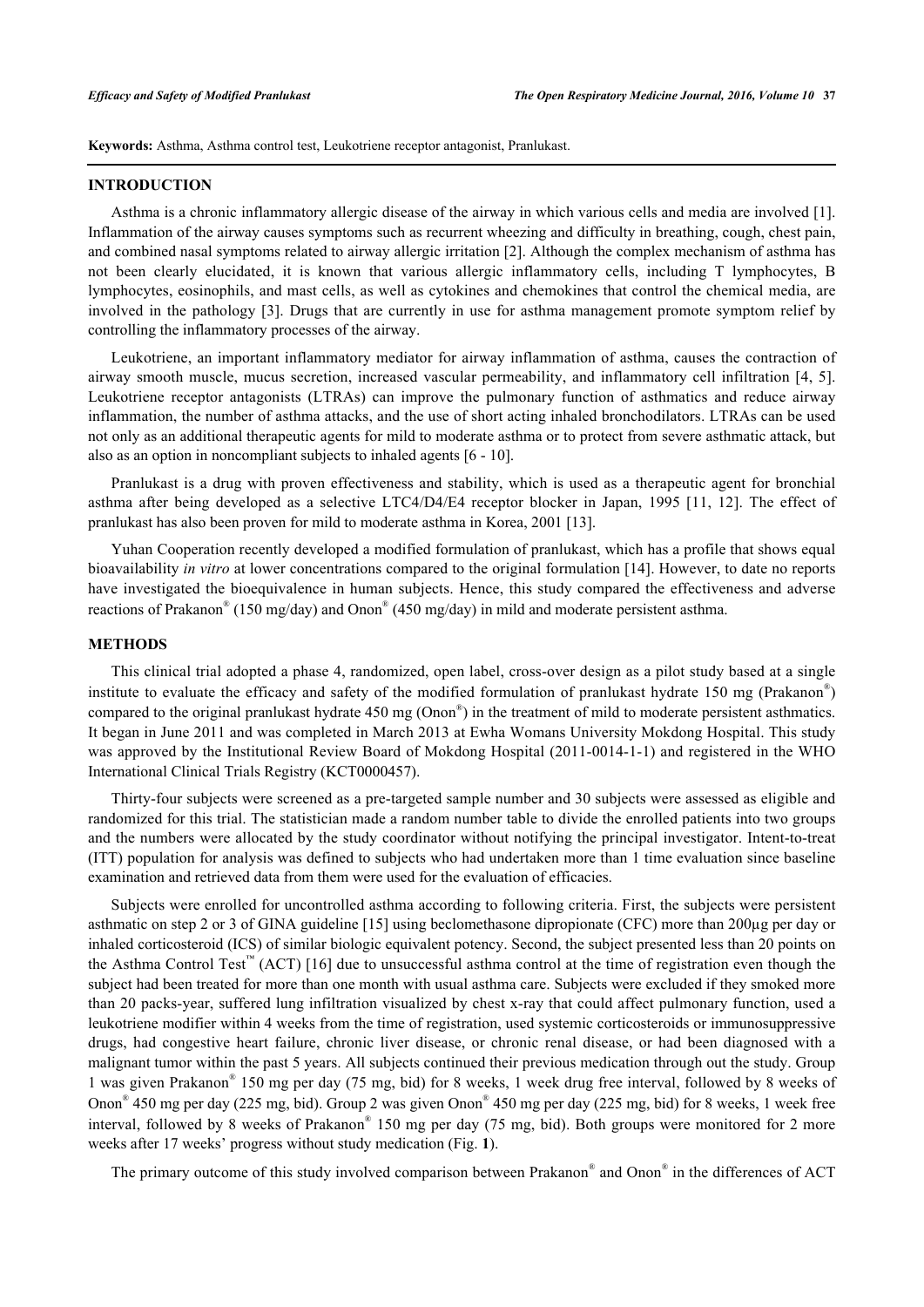<span id="page-2-0"></span>score at 8 weeks from baseline during the trial. Secondary outcomes included comparison between Prakanon® and Onon® in the differences of ACT score at 4 weeks from baseline and in the differences of the quality of life questionnaire adult Korean asthmatics (QLQAKA) score each at 4 weeks and 8 weeks from baseline [\[17](#page-9-0)]. Pulmonary functional parameters, vital signs, and basic hematological parameters during the trial were analyzed similarly. Adverse events and drug compliances were monitered during the trial.



**Fig. (1).** Study design of 19 week(w)s' trial.

#### **Statistical Evaluation**

The two-sample Student's t-test was used to compare the two groups in terms of the effects of treatment, the effect of period, and the carryover effect for the cross-over design. Two-sample Student's *t-*test or Wilcoxon's rank sum test was used to compare the means from the two different groups. Regarding the incidence of adverse events observed after administration of the test drug, Fisher's exact test or the chi-square test was used to assess significance in both groups. Mixed effect model with sequence, period, and treatment as fixed effects and subject within the sequence as a random effect was employed using the PROC MIXED SAS procedure to compare compliance rates of the two drugs. All statistical analyses were conducted using the statistical software SAS system 9.1.3 (SAS Institute, Cary, NC, USA) and p < 0.05 was considered to indicate statistical significance.

## **RESULTS**

Of the 30 subjects, 14 subjects were allocated to group 1 and 16 subjects to group 2. In group 1, 4 subjects withdrew, 3 subjects withdrew consent, 1 subject experienced adverse events, and 10 subjects completed the trial. In group 2, 5 subjects withdrew, 2 subjects withdrew consent, 2 subjects had loss of follow-up, 1 experienced adverse events and finally 11 subjects completed the trial. The number of ITT population according to the definition was 21 (Fig. **[2](#page-4-0)**).

The two groups did not differ in patient information including age, sex, body mass index, smoking history, duration of asthma, number of asthma medications, recent history of emergency medication, combined illnesses, the ACT, the QLQAKA, and the pulmonary function parameter at baseline (Table **[1](#page-3-0)**). On scheduled treatment with the two drugs, the scores of ACT and QLQAKA were improved, but the differences in each group at  $4<sup>th</sup>$  and  $8<sup>th</sup>$  weeks from baseline levels (post-treatment minus baseline) in ACT and QLQAKA were not significant between Prakanon® and Onon®. The changes in pulmonary function parameters of  $FEV_1$ ,  $FEV_1/FVC$ , and  $PEF$  each at  $4<sup>th</sup>$  and  $8<sup>th</sup>$  week from baseline levels were not significant between the two drugs (Table **[2](#page-3-1)**).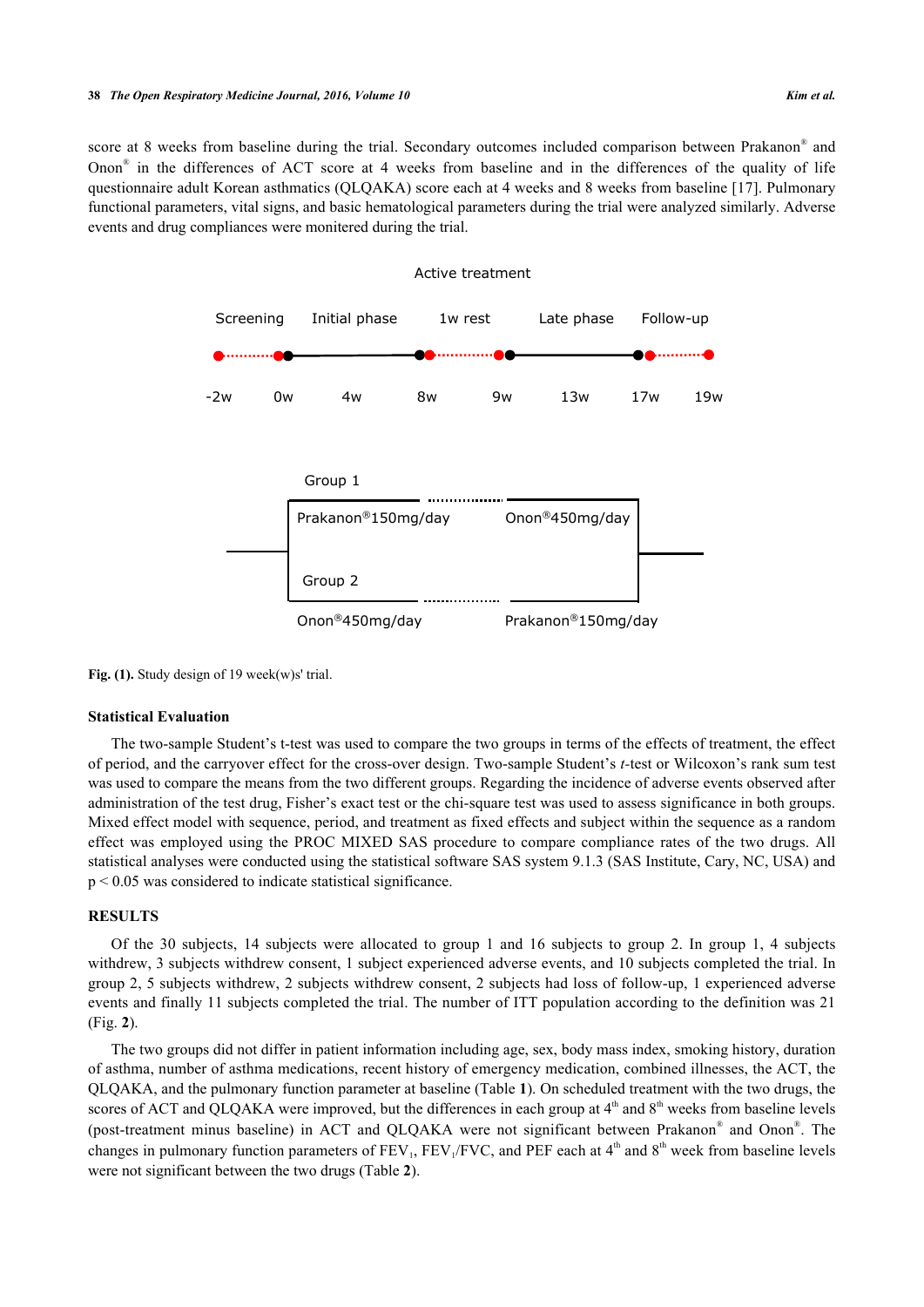## <span id="page-3-0"></span>**Table 1. Demographic data of intent-to-treat (ITT) population at baseline.**

|                                        | Group 1          | Group 2         | p value                    |
|----------------------------------------|------------------|-----------------|----------------------------|
| Number                                 | 10               | 11              |                            |
| Age, year                              | $44 \pm 12$      | $49 \pm 13$     | NS <sup>a</sup>            |
| Sex: male                              | 8(80)            | 7(64)           | $NS^b$                     |
| Body Mass Index, kg/m <sup>2</sup>     | $25.5 \pm 3.3$   | $25.0 \pm 4.7$  | NS <sup>a</sup>            |
| Smoker                                 | 8(80)            | 7(64)           | $\mathrm{NS}^{\mathrm{b}}$ |
| Duration of asthma                     |                  |                 | NS <sup>b</sup>            |
| less than 1 year                       | 5(50)            | 2(18.2)         |                            |
| 1 year - 3 years                       | 2(20)            | 4(36.4)         |                            |
| 3 years - 5 years                      | 1(10)            | 1(9)            |                            |
| more than 5 years                      | 2(20)            | 4(36.4)         |                            |
| Number of asthma medication            |                  |                 | $NS^b$                     |
| one                                    | 9(90)            | 11(100)         |                            |
| 2 and more                             | 1(10)            | 0(0)            |                            |
| Recent history of emergency medication | 2(20)            | 3(27)           | NS <sup>b</sup>            |
| Combined illness                       |                  |                 |                            |
| <b>Diabetes</b>                        | 1(10)            | 0(0)            | NS <sup>b</sup>            |
| Hypertension                           | 0(0)             | 1(9)            | NS <sup>b</sup>            |
| Rhinitis                               | 4(40)            | 1(9)            | NS <sup>b</sup>            |
| Gastritis                              | 2(20)            | 1(9)            | NS <sup>b</sup>            |
| Cerebrovascular disease                | 0(0)             | 1(9)            | NS <sup>b</sup>            |
| Asthma status                          |                  |                 |                            |
| ACT score                              | $16.3 \pm 2.6$ , | $15.8 \pm 3.8$  | NS <sup>a</sup>            |
| QLQAKA score                           | $63.2 \pm 9.5$   | $64.7 \pm 13.9$ | NS <sup>a</sup>            |
| $FEV_1(\ell)$                          | $3.1 \pm 1.0$    | $2.7 \pm 0.8$   | $\mathbf{NS}^{\text{a}}$   |
| FEV1, % predicted                      | $89 \pm 16$      | $85 \pm 14$     | NS <sup>a</sup>            |
| $FEV1/FVC$ (%)                         | $77.9 \pm 12.2$  | $68.8 \pm 8.4$  | $\mathbf{NS}^{\text{a}}$   |
| PEF $(\ell/min)$                       | $7.6 \pm 2.6$    | $6.5 \pm 2.1$   | NS <sup>a</sup>            |

Data are shown as mean  $\pm$  standard deviation or number (%). <sup>a</sup> Student's t-test or Wilcoxon's rank sum test when appropriate. <sup>b</sup> Chi-square test or Fisher's exact test when appropriate. ACT, asthma control test; QLQAKA, quality of life questionnaire adult Korean asthmatics; PEF, peak expiratory flow; NS, nonsignificant

## <span id="page-3-1"></span>**Table 2. Efficacy evaluation of ITT population according to the treatment sequences.**

|                                                   | Prakanon <sup>®</sup> (n=21 <sup>a</sup> ) | Onon <sup>®</sup> (n=21) | p value         |
|---------------------------------------------------|--------------------------------------------|--------------------------|-----------------|
| <b>ACT</b>                                        |                                            |                          |                 |
| Baseline (week 0, week 9)                         | $18.2 \pm 4.1$                             | $18.2 \pm 4.3$           | NS.             |
| $4th$ week (week 4, week 13)                      | $20.6 \pm 4.4$                             | $20.7 \pm 4.3$           | <b>NS</b>       |
| Changes from baseline                             | $2.3 \pm 4.3$                              | $2.5 \pm 3.9$            | NS <sup>b</sup> |
| $8th$ week (week 8, week 17)                      | $20.9 \pm 3.2$                             | $21.3 \pm 3.3$           | <b>NS</b>       |
| Changes from baseline                             | $2.7 \pm 3.2$                              | $3.1 \pm 4.2$            | NS <sup>c</sup> |
| <b>QLQAKA</b>                                     |                                            |                          |                 |
| Baseline (week 0, week 9)                         | $67.8 \pm 11.5$                            | $68.9 \pm 12.2$          | <b>NS</b>       |
| $4th$ week (week 4, week 13)                      | $71.7 \pm 13.7$                            | $73.0 \pm 11.7$          | <b>NS</b>       |
| Changes from baseline                             | $3.9 \pm 10.9$                             | $4.1 \pm 9.6$            | $NS^b$          |
| $8th$ week (week 8, week 17)                      | $73.4 \pm 11.1$                            | $72.9 \pm 11.7$          | <b>NS</b>       |
| Changes from baseline                             | $5.6 \pm 10.0$                             | $4.0 \pm 11.1$           | NS <sup>c</sup> |
| FEV1                                              |                                            |                          |                 |
| Baseline $(l)$ (week 0, week 9)                   | $2.9 \pm 0.9$                              | $2.9 \pm 0.9$            | <b>NS</b>       |
| $FEV1$ , % predicted                              | $85 \pm 15$                                | $88 \pm 15$              | NS.             |
| $4^{\text{th}}$ week ( $\ell$ ) (week 4, week 13) | $3.0 \pm 0.9$                              | $3.0 \pm 0.9$            | <b>NS</b>       |
| Changes from baseline                             | $0.11 \pm 0.37$                            | $0.05 \pm 0.35$          | NS <sup>b</sup> |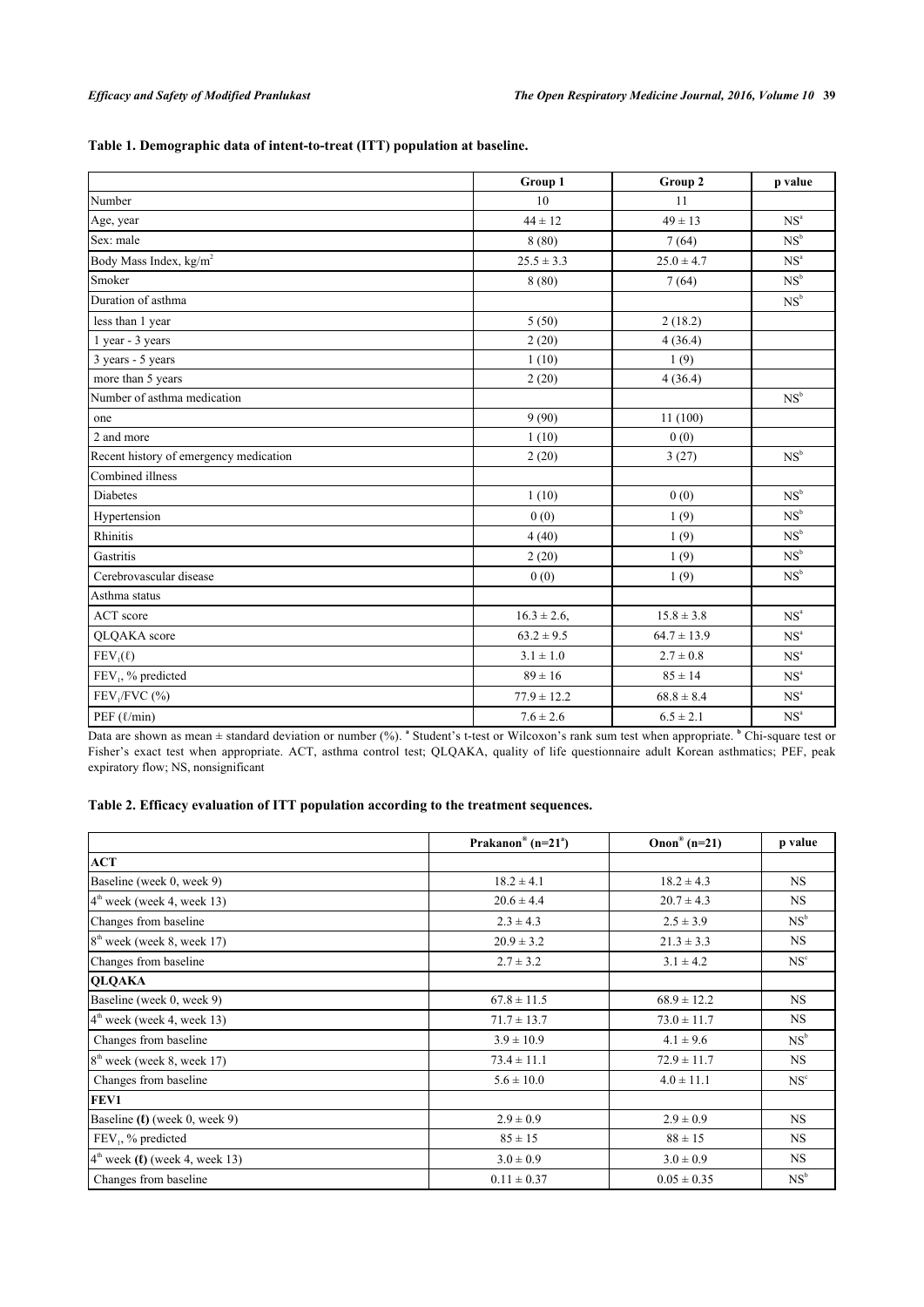#### **40** *The Open Respiratory Medicine Journal, 2016, Volume 10 Kim et al.*

| $(Table 2)$ contd                       |                                            |                          |                 |
|-----------------------------------------|--------------------------------------------|--------------------------|-----------------|
|                                         | Prakanon <sup>®</sup> (n=21 <sup>a</sup> ) | Onon <sup>®</sup> (n=21) | p value         |
| $FEV1$ , % predicted                    | $89 \pm 14$                                | $84 \pm 24$              | NS.             |
| $8th$ week ( $\ell$ ) (week 8, week 17) | $3.1 \pm 1.2$                              | $3.0 \pm 0.9$            | <b>NS</b>       |
| Changes from baseline                   | $0.25 \pm 0.74$                            | $0.04 \pm 0.29$          | NS <sup>c</sup> |
| $FEV1$ , % predicted                    | $87 \pm 14$                                | $87 \pm 13$              | NS.             |
| $FEV1/FVC$ $(*)$                        |                                            |                          |                 |
| Baseline (week 0, week 9)               | $72.3 \pm 11.2$                            | $73.4 \pm 10.6$          | NS.             |
| $4th$ week (week 4, week 13)            | $72.9 \pm 12.2$                            | $72.7 \pm 9.4$           | NS.             |
| Changes from baseline                   | $0.57 \pm 9.05$                            | $-0.01 \pm 6.84$         | $NS^b$          |
| $8th$ week (week 8, week 17)            | $76.7 \pm 15.6$                            | $73.5 \pm 9.8$           | <b>NS</b>       |
| Changes from baseline                   | $4.38 \pm 13.52$                           | $0.09 \pm 4.89$          | NS <sup>c</sup> |
| $PEF$ ( $\ell$ /min)                    |                                            |                          |                 |
| Baseline (week 0, week 9)               | $7.0 \pm 2.3$                              | $7.1 \pm 2.4$            | NS.             |
| $4th$ week (week 4, week 13)            | $7.4 \pm 2.5$                              | $7.6 \pm 2.5$            | NS.             |
| Changes from baseline                   | $0.42 \pm 1.23$                            | $0.27 \pm 1.17$          | $NS^b$          |
| $8th$ week (week 8, week 17)            | $7.5 \pm 2.7$                              | $7.2 \pm 2.6$            | NS.             |
| Changes from baseline                   | $0.54 \pm 1.04$                            | $0.06 \pm 0.97$          | NS <sup>c</sup> |

 $a<sup>a</sup>$ Data are shown as mean  $\pm$  standard deviation in 21 subjects who completed the study protocol.

<sup>b</sup>The comparison between the two drugs using the value of 4th week minus the baseline value.

<sup>e</sup>The comparison between the two drugs using the value of 8th week minus the baseline value.

<span id="page-4-0"></span>NS: nonsignificant



**Fig. (2).** The Consort flowchart.

\*ITT population was defined as subjects who were monitored more than 1 time since baseline visit.

<span id="page-4-1"></span>Asthma control in Prakanon® use in group 1 was achieved in 7 out of 10 subjects (Fig. **[3a](#page-4-1)**, solid line) and Onon® achieved asthma control in 7 out of 10 subjects (Fig. **[3b](#page-4-1)**, solid line). In group 2, asthma control after using Onon® was achieved in 9 out of 11 subjects (Fig. **[3c](#page-4-1)**, solid line) and following Prakanon® achieved asthma control in 10 out of 11 subjects (Fig. [3d](#page-4-1), solid line). The final asthma control rate was 17/21 (81%) with Prakanon<sup>®</sup> and 16/21 (76%) with Onon® . Clinical failure on the effect of LTRA was observed in 5 (24%) of the 21 subjects who completed the trial during the initial 8 weeks of treatment (Fig. **[3a](#page-4-1)**  $\&$  **[3c](#page-4-1)**, dotted line). In the later 9<sup>th</sup> week to 17<sup>th</sup> week of the trial, after the crossover, most subjects maintained previous response to the ACT, except in 4 cases (19%) of clinical failure (Fig. **[3b](#page-4-1)** & **[3d](#page-4-1)**, dotted line).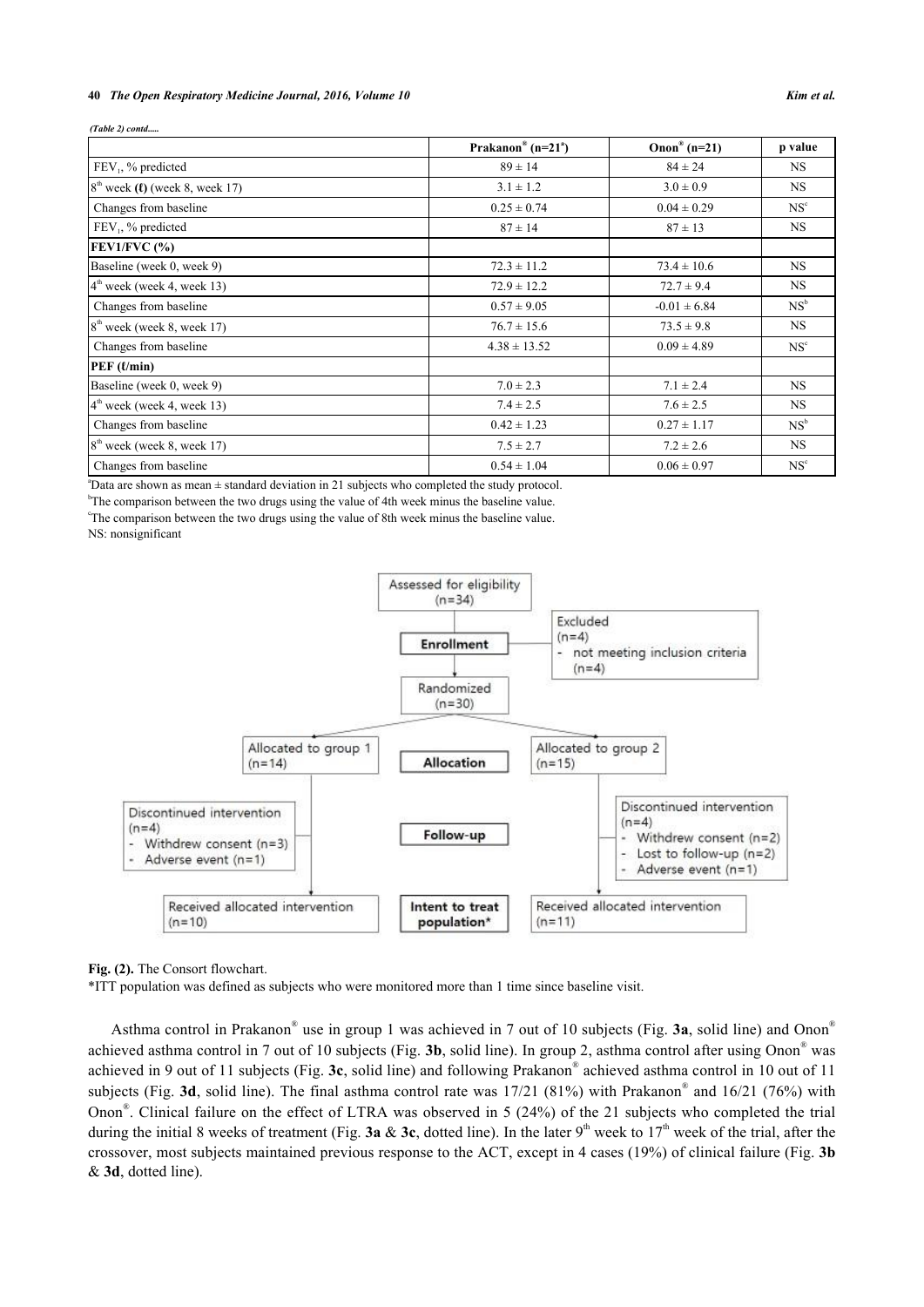*Efficacy and Safety of Modified Pranlukast The Open Respiratory Medicine Journal, 2016, Volume 10* **41**



**Fig. (3).** Outcome of ACT according to the time course with additional LTRA.

\*The solid line shows the clinical achievement of asthma control with LTRA treatment and the dotted line indicates uncontrolled status of asthma at the end of therapy.

Among the 30 registered subjects, the vital signs and basic blood examinations were compared before and after the clinical trial and there were no differences at baseline and  $8<sup>th</sup>$  week, and no differences in changes from baseline levels between the two drugs (Table **[3](#page-5-0)**).

<span id="page-5-0"></span>

|  |  |  |  |  | Table 3. Vital signs and laboratory data, monitored during study. |  |  |
|--|--|--|--|--|-------------------------------------------------------------------|--|--|
|--|--|--|--|--|-------------------------------------------------------------------|--|--|

|                              | Prakanon <sup>®</sup> (n=30 <sup>a</sup> ) | Onon <sup>®</sup> (n=30) | p value   |
|------------------------------|--------------------------------------------|--------------------------|-----------|
| <b>Systolic BP</b>           |                                            |                          |           |
| Baseline (week 0, week 9)    | $127 \pm 11$                               | $129 \pm 12$             | <b>NS</b> |
| $8th$ week (week 8, week 17) | $122 \pm 13$                               | $127 \pm 14$             | <b>NS</b> |
| Changes from baseline        | $-5.29 \pm 10.96$                          | $-1.55 \pm 13.6$         | $NS^b$    |
| <b>Diastolic BP</b>          |                                            |                          |           |
| Baseline (week 0, week 9)    | $80 \pm 8$                                 | $77 \pm 12$              | NS        |
| $8th$ week (week 8, week 17) | $77 \pm 10$                                | $75 \pm 11$              | <b>NS</b> |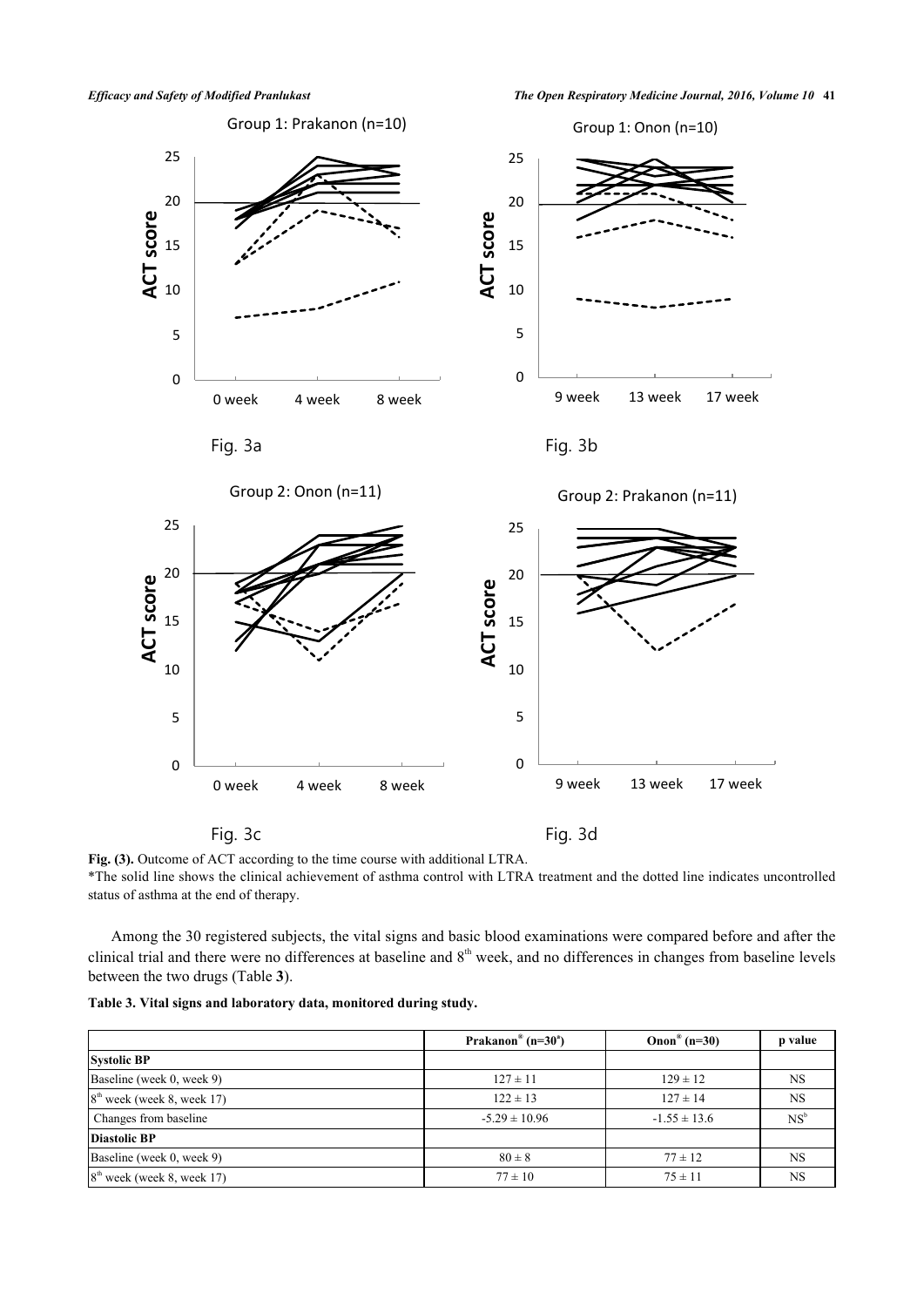#### **42** *The Open Respiratory Medicine Journal, 2016, Volume 10 Kim et al.*

| (Table 5) contd              |                      |                          |         |
|------------------------------|----------------------|--------------------------|---------|
|                              | Prakanon® $(n=30^a)$ | Onon <sup>®</sup> (n=30) | p value |
| Changes from baseline        | $-2.95 \pm 8.32$     | $-0.91 \pm 12.74$        | $NS^b$  |
| Pulse rate                   |                      |                          |         |
| Baseline (week 0, week 9)    | $81 \pm 8$           | $82 \pm 9$               | NS.     |
| $8th$ week (week 8, week 17) | $80 \pm 9$           | $80 \pm 14$              | NS.     |
| Changes from baseline        | $-1.05 \pm 8.62$     | $-3.05 \pm 15.75$        | $NS^b$  |
| $WBC/mm^3$                   |                      |                          |         |
| Baseline (week 0, week 9)    | $8270 \pm 1930$      | $7160 \pm 1630$          | NS.     |
| $8th$ week (week 8, week 17) | $6550 \pm 1500$      | $6700 \pm 1940$          | NS.     |
| Changes from baseline        | $-1140 \pm 1220$     | $-170 \pm 1170$          | $NS^b$  |
| Eosinophils (%)              |                      |                          |         |
| Baseline (week 0, week 9)    | $3.4 \pm 1.9$        | $4.9 \pm 4.4$            | NS.     |
| $8th$ week (week 8, week 17) | $3.9 \pm 3.1$        | $4.1 \pm 3.0$            | NS.     |
| Changes from baseline        | $-1.51 \pm 0.88$     | $-0.04 \pm 2.46$         | $NS^b$  |

<sup>a</sup>The 30 enrolled subjects are included. <sup>b</sup>Comparison of the two drugs using the value at  $8<sup>th</sup>$  week minus the baseline value. NS: nonsignificant

Adverse events did not differ between the use of Prakanon® and Onon® . The adverse events that caused discontinuation of the drug, regardless of the direct relationship with the study drug, were severe itching and sudden mitral valve dysfunction, which occurred during the use of Prakanon® . An acute exacerbation of asthma was occurred in one subject during Prakanon® treatment. During the clinical trial, the most common drug-related side effects were stomachache, diarrhea, pruritus, and abnormal liver function (Table **[4](#page-6-0)**). Drug compliance was high for both groups and did not differ between the two drugs each at  $4<sup>th</sup>$  week and  $8<sup>th</sup>$  week (Table [5](#page-6-1)).

<span id="page-6-0"></span>**Table 4. Adverse events monitored during the study.**

|                                    | Prakanon® (n= $30°$ ) | Onon <sup>®</sup> (n=30) | p-value <sup>b</sup> |
|------------------------------------|-----------------------|--------------------------|----------------------|
| Adverse events (AEs)               | 11(33%)               | 11(33%)                  | <b>NS</b>            |
| Drug related AEs                   | 5                     | 5                        | <b>NS</b>            |
| Abdominal pain                     |                       | 3                        |                      |
| Diarrhea                           |                       |                          |                      |
| Itching                            | $\overline{2}$        |                          |                      |
| Urticaria                          | $\theta$              |                          |                      |
| Elevation of ALT and bilirubin     |                       |                          |                      |
| Non drug related AEs               | 6                     | 6                        | <b>NS</b>            |
| Flu-like illness                   | 5                     | 4                        |                      |
| Hemorrhoid                         | $\theta$              |                          |                      |
| Transient muscle ache              | $\theta$              |                          |                      |
| Rheumatic heart failure            |                       | 0                        |                      |
| Serious AE                         |                       |                          | <b>NS</b>            |
| AE leading to drug discontinuation | $\overline{2}$        |                          | <b>NS</b>            |

 ${}^{\circ}$ The 30 subjects for whom safety data were available are included.  ${}^{\circ}$ Chi-square test or Fisher's exact test when appropriate. NS: nonsignificant

## <span id="page-6-1"></span>**Table 5. Drug compliance at 4th week and 8th week using Prakanon® and Onon® .**

|                                          | $^{\circ}$ (n=30 <sup>a</sup> )<br>Prakanon <sup>®</sup> | Onon <sup>®</sup> (n=30) | -b-value |
|------------------------------------------|----------------------------------------------------------|--------------------------|----------|
| Compliance $(\%$ , $4^{\text{th}}$ week) | $92.0 \pm 14.0$                                          | $90.8 \pm 13.3$          | 0.86     |
| Compliance $(\%$ , $8^{\text{th}}$ week) | $94.8 \pm 6.4$                                           | $96.0 \pm 7.0$           | 0.58     |

<sup>a</sup>The 30 subjects were included. <sup>b</sup> Mixed effect model with sequence, period, and treatment as fixed effects and subject within the sequence as a random effect was performed using the PROC MIXED SAS procedure.

## **DISCUSSION**

These findings indicate that Prakanon® , the new formulation of pranlukast has a similar biologic efficacy *in vivo* even with a 1/3 dosage of the original formulation, Onon® .

The goal of asthma treatment is to allow the patient to lead a normal life as a non-asthmatic person. The stepwise approach according to the severity of asthma, presented by a patient was one of the most important processes in asthma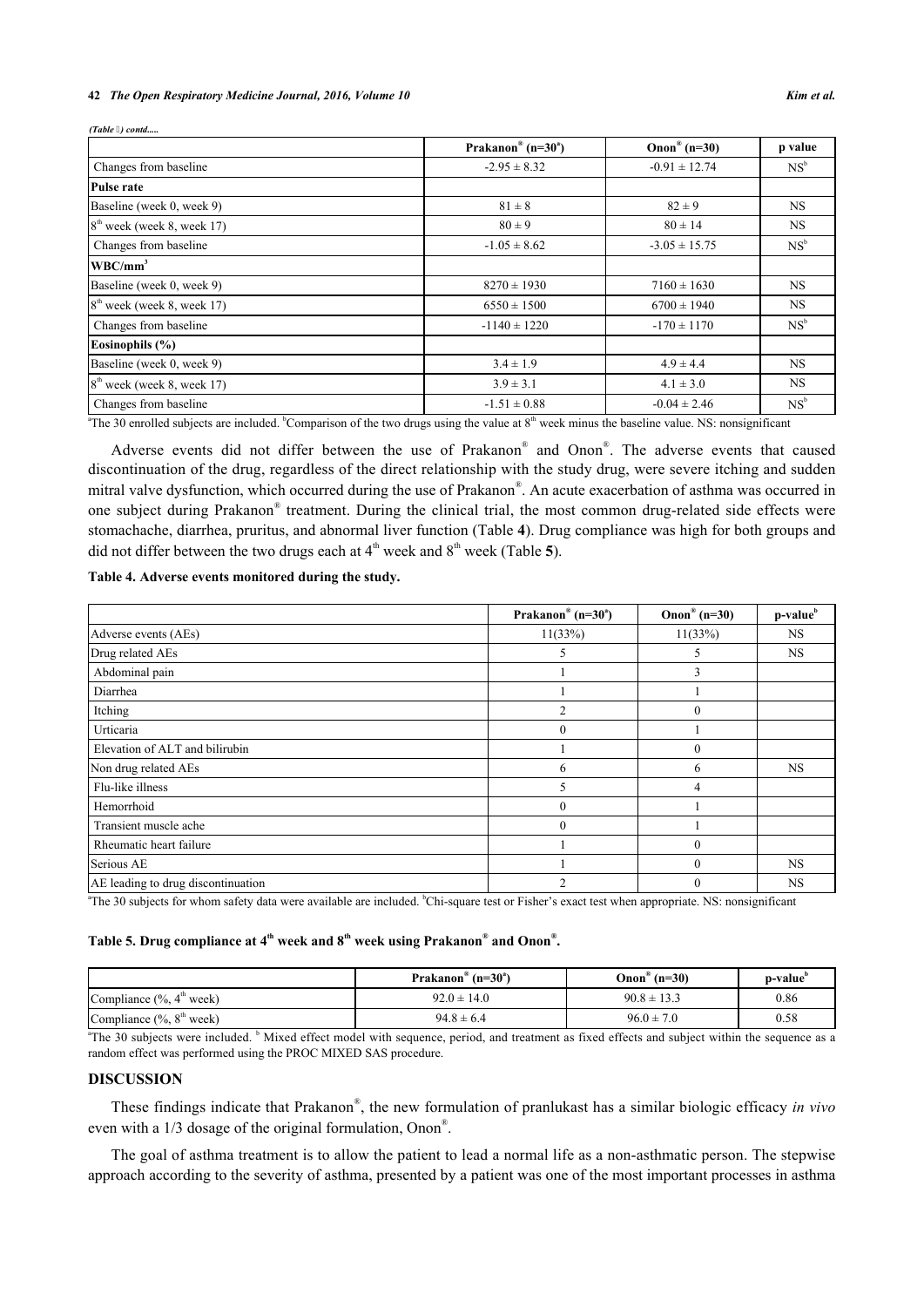management. From step 1 to step 5, inhaled corticosteroid is baseline standard medication. With the elevation of severity, theophylline, LTRA, long acting beta agonist (LABA), and long acting muscarinic agonist (LAMA) are added sequentially or in combination as anti-inflammatory bronchodilator [\[15\]](#page-8-11). Recently, complete control of asthma has the following issues: absence of symptoms, less use of relievers, and absence of experiencing exacerbation. Contrary to that, uncontrolled asthma exhibits persistent symptoms and exacerbations despite current asthma management [\[15](#page-8-11)]. For effective control of asthma, physicians prescribe a combination inhaler containing ICS and LABA or add other medications such as LTRAs, when not controlled with ICS [\[18](#page-9-1)].

LTRAs work by blocking a chemical reaction that can lead to inflammation in the airways. LTRAs have a role as an additional therapy for ICS or ICS/LABA combination therapy for the control of asthma in terms of pulmonary functions and biologic markers as well as symptoms [[11](#page-8-7), [13,](#page-8-9) [19](#page-9-2)]. Especially for a step-up treatment, LTRA is recommended in steps 2, 3, and 4 of asthma [[15\]](#page-8-11). Because high dose of ICS has a safety issue related to the risk of infection and has limited effects on control, it is primarily offered to add an LTRA or LABA rather than increasing ICS [\[18\]](#page-9-1). LTRA is indicated as a substitute when an inhaled steroid cannot be used, or if the dose cannot be increased [[20](#page-9-3)]. Also, it is useful for the prevention of exercise induced bronchoconstriction [[21\]](#page-9-4).

The ACT is the most universal objective numerical index providing the status of asthma control over the recent 4 weeks [[16,](#page-8-12) [22\]](#page-9-5). Full score of 25 points on 5 categories of 5 point scale means complete control; 20 points and more indicate well control; less than 20 points reflect poor control[[16\]](#page-8-12). The QLQAKA is an index of quality of life, developed from Korea with higher scores representing a better quality of life [[17\]](#page-9-0). This study involved mild to moderate asthmatics in uncontrolled status. The subjects at the time of enrollment had initial baseline ACT scores of less than 20 points even with the maintenance of their usual asthma medication and they were given an additional LTRA. Each treatment of Prakanon® and Onon® for 8 weeks confirmed that both therapies yielded an improved status of ACT at 4<sup>th</sup> week and this status had been maintained until 8 weeks within an acceptable range. Also, QLQAKA scores were slightly improved at the  $4<sup>th</sup>$  and  $8<sup>th</sup>$  week of each treatment, without differences between two drugs. Yasui *et al.* [[23](#page-9-6)] reported that both the morning peak expiratory flow (PEF) and ACT improved after additional use of pranlukast, among the moderate to severe asthma patients who used ICS. The present study suggests that pranlukast is effective in treating uncontrolled asthma especially with the use of ICS, and there is no difference in the effectiveness of the two different formulations of the same active compound. Although no statistically significant differences were observed in the comparison before and after treatment regardless of drug formulations according to the pulmonary function index measured in this research, the average values after the intervention were similar or had increased compared to the levels before treatment.

Research has found no significant side effects associated with Prakanon®, compared to Onon®, which were monitored for 19 weeks. According to a recent report, the concentration of LTRA increased in liver, and caused headache and nausea [\[24\]](#page-9-7). Obase *et al*.[[25](#page-9-8)] reported side effects of pranlukast including diarrhea, dizziness, and bilateral leg edema within the first 4 weeks of starting the medication. In this study, abdominal pain and diarrhea were the main side effects related to pranlukast. The itching in the Prakanon® has not been previously reported.

The study has the following limitations: a study conducted in one hospital, small sample size, and relatively short observational period to evaluate side effects. However, this study verified that Prakanon®, the new formulation of pranlukast, has useful pharmacologic efficacy and tolerable adverse effects.

Overall, Prakanon<sup>®</sup> was as effective as Onon<sup>®</sup> for the treatment of uncontrolled asthma and the adverse effects of the two drugs were comparable.

#### **CONCLUSION**

This phase 4 clinical trial suggests that Prakanon®, an improved new drug formulation with biological similarity, but at a lower dose, compared to Onon® , has similar effectiveness and side effects in the treatment of mild to moderate asthma. Large long-term scale studies are required to clarify these results.

#### **LIST OF ABBREVIATIONS**

| <b>ACT</b>  |     | Asthma Control Test"       |
|-------------|-----|----------------------------|
| ICS.        | $=$ | Inhaled corticosteroid     |
| <b>LABA</b> | $=$ | Long-acting beta 2-agonist |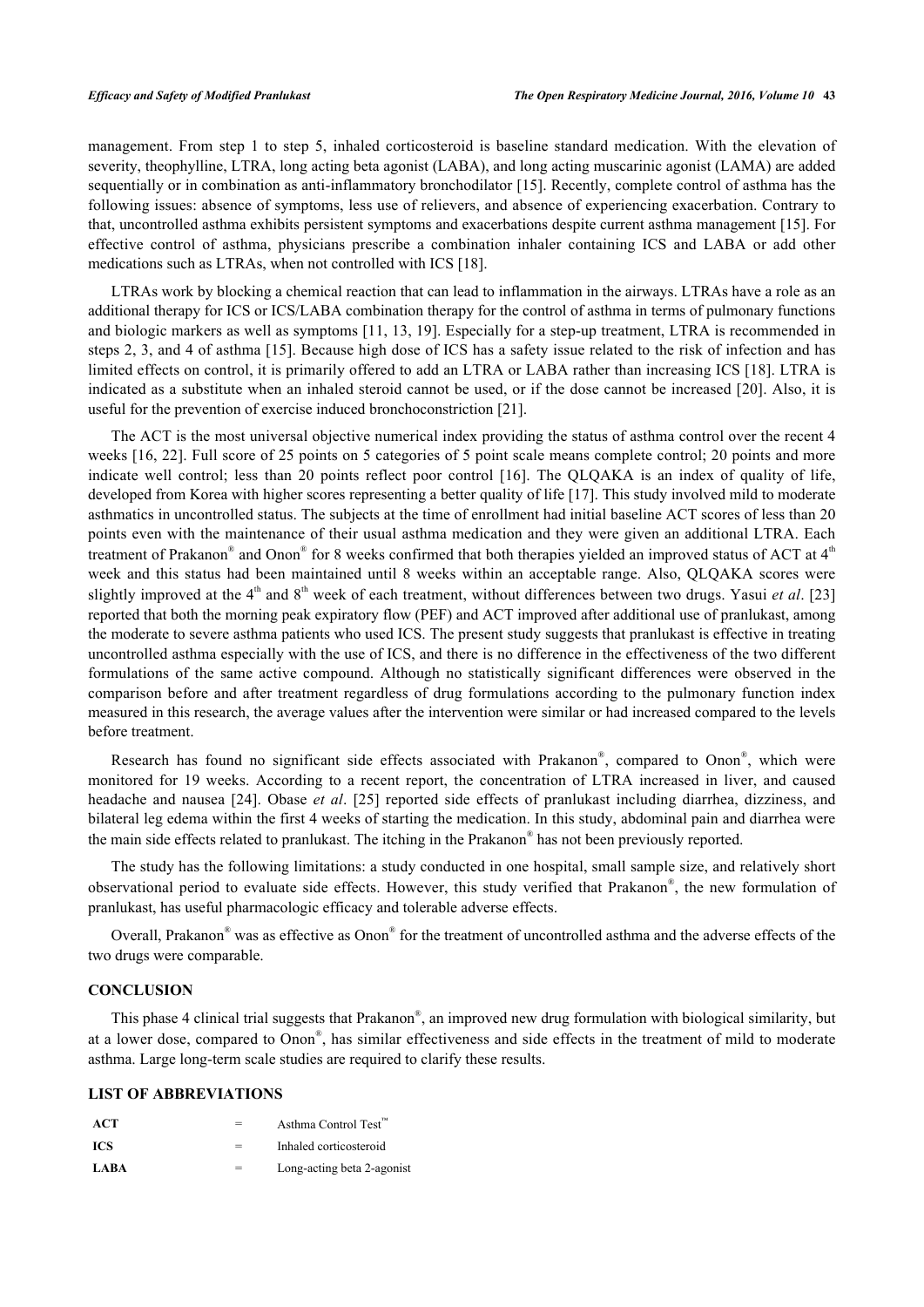| <b>LTRAs</b>  | $=$ | Leukotriene receptor antagonists                      |
|---------------|-----|-------------------------------------------------------|
| PEF           | $=$ | Peak expiratory flow                                  |
| <b>OLOAKA</b> | $=$ | Quality of life questionnaire adult Korean asthmatics |
| <b>WBCs</b>   |     | White blood cells                                     |

#### **CONFLICT OF INTEREST**

This study was funded by Yuhan Corporation (YMC 003, version 6). The role of funding company was limited to the study design and data analysis. The funding company was not involved in conducting the study, data interpretation, or manuscript preparation. None of the authors have any relevant conflicts of interest.

## **ACKNOWLEDGEMENTS**

The role of corresponding author was to provide the study design to conduct the study, analysis, interpretation of data, and preparation of the manuscript. All authors contributed to data collection and writing substantially.

## **REFERENCES**

- <span id="page-8-0"></span>[1] Barnes PJ. New aspects of asthma. J Intern Med 1992; 231(5): 453-61. [\[http://dx.doi.org/10.1111/j.1365-2796.1992.tb00960.x\]](http://dx.doi.org/10.1111/j.1365-2796.1992.tb00960.x) [PMID: [1602282](http://www.ncbi.nlm.nih.gov/pubmed/1602282)]
- <span id="page-8-1"></span>[2] Bousquet J, Jeffery PK, Busse WW, Johnson M, Vignola AM. Asthma. From bronchoconstriction to airways inflammation and remodeling. Am J Respir Crit Care Med 2000; 161(5): 1720-45. [\[http://dx.doi.org/10.1164/ajrccm.161.5.9903102\]](http://dx.doi.org/10.1164/ajrccm.161.5.9903102) [PMID: [10806180](http://www.ncbi.nlm.nih.gov/pubmed/10806180)]
- <span id="page-8-2"></span>[3] Pelaia G, Vatrella A, Busceti MT, *et al.* Cellular mechanisms underlying eosinophilic and neutrophilic airway inflammation in asthma. Mediators Inflamm 2015; 2015: 879783. [\[http://dx.doi.org/10.1155/2015/879783](http://dx.doi.org/10.1155/2015/879783)]
- <span id="page-8-3"></span>[4] Drazen JM, Israel E, O'Byrne PM. Treatment of asthma with drugs modifying the leukotriene pathway. N Engl J Med 1999; 340(3): 197-206. [\[http://dx.doi.org/10.1056/NEJM199901213400306\]](http://dx.doi.org/10.1056/NEJM199901213400306) [PMID: [9895400](http://www.ncbi.nlm.nih.gov/pubmed/9895400)]
- <span id="page-8-4"></span>[5] Currie GP, Srivastava P, Dempsey OJ, Lee DK. Therapeutic modulation of allergic airways disease with leukotriene receptor antagonists. QJM 2005; 98(3): 171-82. [\[http://dx.doi.org/10.1093/qjmed/hci024\]](http://dx.doi.org/10.1093/qjmed/hci024) [PMID: [15728398](http://www.ncbi.nlm.nih.gov/pubmed/15728398)]
- <span id="page-8-5"></span>[6] Löfdahl CG, Reiss TF, Leff JA, *et al.* Randomised, placebo controlled trial of effect of a leukotriene receptor antagonist, montelukast, on tapering inhaled corticosteroids in asthmatic patients. BMJ 1999; 319(7202): 87-90. [\[http://dx.doi.org/10.1136/bmj.319.7202.87](http://dx.doi.org/10.1136/bmj.319.7202.87)] [PMID: [10398629\]](http://www.ncbi.nlm.nih.gov/pubmed/10398629)
- [7] Tamaoki J, Kondo M, Sakai N, *et al.* Leukotriene antagonist prevents exacerbation of asthma during reduction of high-dose inhaled corticosteroid. Am J Respir Crit Care Med 1997; 155(4): 1235-40. [\[http://dx.doi.org/10.1164/ajrccm.155.4.9105060\]](http://dx.doi.org/10.1164/ajrccm.155.4.9105060) [PMID: [9105060](http://www.ncbi.nlm.nih.gov/pubmed/9105060)]
- [8] Virchow JC, Mehta A, Ljungblad L, Mitfessel H. Add-on montelukast in inadequately controlled asthma patients in a 6-month open-label study: the MONtelukast In Chronic Asthma (MONICA) study. Respir Med 2010; 104(5): 644-51. [\[http://dx.doi.org/10.1016/j.rmed.2009.11.022](http://dx.doi.org/10.1016/j.rmed.2009.11.022)] [PMID: [20031382](http://www.ncbi.nlm.nih.gov/pubmed/20031382)]
- [9] Taniguchi Y, Tamura G, Honma M, *et al.* The effect of an oral leukotriene antagonist, ONO-1078, on allergen-induced immediate bronchoconstriction in asthmatic subjects. J Allergy Clin Immunol 1993; 92(4): 507-12. [\[http://dx.doi.org/10.1016/0091-6749\(93\)90074-P\]](http://dx.doi.org/10.1016/0091-6749(93)90074-P) [PMID: [8409112](http://www.ncbi.nlm.nih.gov/pubmed/8409112)]
- <span id="page-8-6"></span>[10] Tomari S, Matsuse H, Hirose H, *et al.* Observational study of the additive effects of pranlukast on inflammatory markers of clinically stable asthma with inhaled corticosteroids and long-acting beta 2 agonists. Respiration 2008; 76(4): 398-402. [\[http://dx.doi.org/10.1159/000151289\]](http://dx.doi.org/10.1159/000151289) [PMID: [18689991](http://www.ncbi.nlm.nih.gov/pubmed/18689991)]
- <span id="page-8-7"></span>[11] Barnes NC, Pujet JC. Pranlukast, a novel leukotriene receptor antagonist: results of the first European, placebo controlled, multicentre clinical study in asthma. Thorax 1997; 52(6): 523-7. [\[http://dx.doi.org/10.1136/thx.52.6.523](http://dx.doi.org/10.1136/thx.52.6.523)] [PMID: [9227718\]](http://www.ncbi.nlm.nih.gov/pubmed/9227718)
- <span id="page-8-8"></span>[12] Keam SJ, Lyseng-Williamson KA, Goa KL. Pranlukast: a review of its use in the management of asthma. Drugs 2003; 63(10): 991-1019. [\[http://dx.doi.org/10.2165/00003495-200363100-00005](http://dx.doi.org/10.2165/00003495-200363100-00005)] [PMID: [12699401\]](http://www.ncbi.nlm.nih.gov/pubmed/12699401)
- <span id="page-8-9"></span>[13] Yoo SH, Park SH, Song JS, *et al.* Clinical effects of pranlukast, an oral leukotriene receptor antagonist, in mild-to-moderate asthma: a 4 week randomized multicentre controlled trial. Respirology 2001; 6(1): 15-21. [\[http://dx.doi.org/10.1046/j.1440-1843.2001.00291.x\]](http://dx.doi.org/10.1046/j.1440-1843.2001.00291.x) [PMID: [11264758](http://www.ncbi.nlm.nih.gov/pubmed/11264758)]
- <span id="page-8-10"></span>[14] Pranlukast hydrate BE study DDS06-181BE. Seoul, Korea: Biocore 2005.
- <span id="page-8-11"></span>[15] Global stratagy for asthma management and prevention (revised 2015): Global initative for asthma (GINA) report. Available from: [http://www.ginasthma.org/documents/4, \[Accessed Jan 03, 2016\].](http://www.ginasthma.org/documents/4,%20Accessed%20Jan%2003,%202016%20)
- <span id="page-8-12"></span>[16] Thomas M, Kay S, Pike J, *et al.* The Asthma Control Test (ACT) as a predictor of GINA guideline-defined asthma control: analysis of a